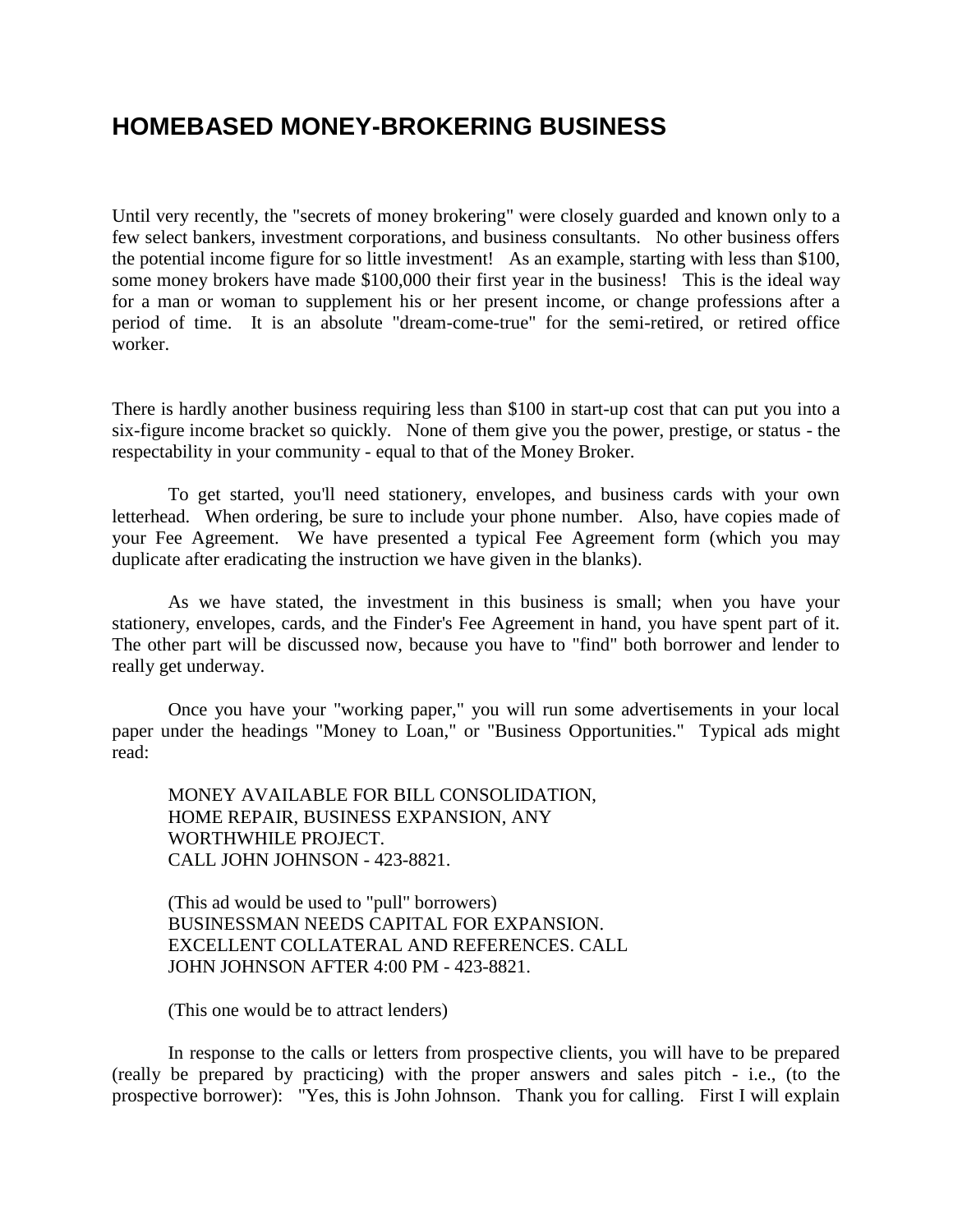how we operate. I'm a money broker, Mr. (USE HIS NAME). I bring you, the borrower, and the lender, together. I have many different money sources available - banks, insurance companies, private investment groups of doctors, dentists, lawyers, and other professional people. My sources are in business to make money by lending out money. Let's see - I need to determine your needs and the purpose of the loan in order to properly prepare the necessary financial papers for formal presentation to the best suited lenders. I may have to take your loan request to as many as ten different lending groups in order to get the loan for you. Once I have an approval on your loan request, I'm paid anywhere from 2% to 10% of the total loan figure... important for you to remember, though, is that I don't get paid unless I get the loan for you. I do, however, charge a \$100 non-refundable Application Fee to cover my expenses in preparing your request for loan papers and presenting this portfolio to the lenders. In a nutshell, that's how these types of loans are negotiated. Now then, how much money will you need?"

(Note that five successful registrations per week will bring you \$500 each week.)

This is where you begin to acquire the information you are going to need to proceed - the amount of money needed - purpose of the loan - terms borrower wants for repayment - and a profile of his background... education, employment record, date of birth, Social Security number, marital status, general health, and number of dependents.

Next you type this information onto the proper forms, assembling all into a portfolio and presenting it with a cover letter to at least five different lenders for their consideration. When the loan is granted, you collect your Broker's Fee - a predetermined percentage of the total loan figure.

## \*\*\*\*\*\*\*\*\*\*\*\*\*\*\*\*\*\*\*\*\*\*\*\*\*\*\*\*

## (TYPICAL FEE AGREEMENT FORM)

## YOUR NAME AND ADDRESS AGREEMENT FOR FINANCIAL SERVICE

The undersigned, \_\_\_\_\_Borrower's Name\_\_\_\_\_\_, hereby appoints, \_\_\_\_\_Your Name\_\_\_\_\_\_, as his Agent and authorizes him to submit to lenders financial data and information supplied by the borrower, for the purpose of the lender of making a loan or investment direct to the undersigned. The undersigned agrees to pay to \_\_\_\_\_\_Your Name\_\_\_\_\_\_\_\_ a fee of \_\_\_\_\_\_% of the amount of the loan or investment obtained. The undersigned hereby pays to \_\_\_\_\_\_\_Your Name\_\_\_\_\_\_ as a non-returnable fee for the time involved to appraise the feasibility of loan requested; this fee is separate from any other fees due, if loan is obtained.

Date: \_\_\_\_\_\_\_\_\_\_\_\_\_\_\_\_\_ Borrower: \_\_\_\_\_\_\_\_\_\_\_\_\_\_\_\_\_\_\_\_\_\_\_\_\_\_\_\_\_\_\_\_\_\_\_\_\_\_\_\_

\*\*\*\*\*\*\*\*\*\*\*\*\*\*\*\*\*\*\*\*\*\*\*\*\*\*\*\*\*\*\*\*\*\*\*\*\*\*\*\*\*\*\*\*\*\*

INFODISK PROPLUS

\_\_\_\_\_\_\_\_\_\_\_